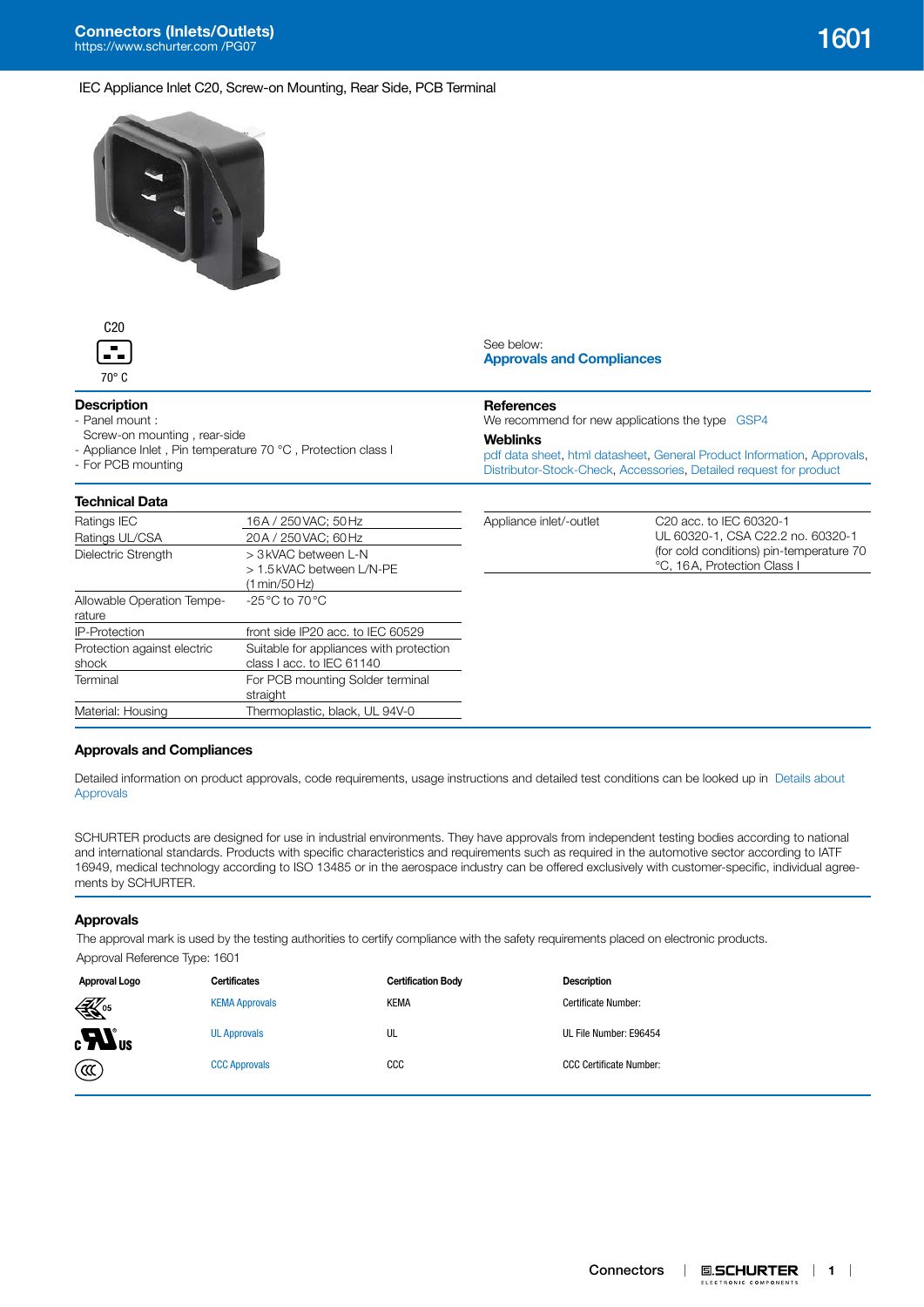## **Product standards**

Product standards that are referenced

| Organization   | Desian                | Standard              | <b>Description</b>                                                    |  |  |  |
|----------------|-----------------------|-----------------------|-----------------------------------------------------------------------|--|--|--|
| LEC.           | Designed according to | IEC 60320-1           | Appliance couplers for household and similar general purposes         |  |  |  |
| $^{\circledR}$ | Designed according to | UL 60320-1            | Standard for Attachment Plugs and Receptacles                         |  |  |  |
| <b>SE</b> CSA  | Designed according to | CSA C22.2 no. 60320-1 | General Use Receptacles, Attachment Plugs, and Similar Wiring Devices |  |  |  |

# **Application standards**

Application standards where the product can be used

| Organization | Design                         | Standard       | <b>Description</b>                                                                               |
|--------------|--------------------------------|----------------|--------------------------------------------------------------------------------------------------|
| <b>IEC</b>   | Designed for applications acc. | IEC/UL 62368-1 | Audio/video, information and communication technology equipment - Part<br>1: Safety requirements |

# **Compliances**

The product complies with following Guide Lines

| Identification | <b>Details</b>                 | Initiator          | <b>Description</b>                                                                                                                                                                                          |
|----------------|--------------------------------|--------------------|-------------------------------------------------------------------------------------------------------------------------------------------------------------------------------------------------------------|
| CE             | CE declaration of conformity   | <b>SCHURTER AG</b> | The CE marking declares that the product complies with the applicable<br>requirements laid down in the harmonisation of Community legislation on<br>its affixing in accordance with EU Regulation 765/2008. |
| UK<br>CA       | UKCA declaration of conformity | <b>SCHURTER AG</b> | The UKCA marking declares that the product complies with the applicable<br>requirements laid down in the British Amendment of Regulation (EC)<br>765/2008.                                                  |
| <b>RoHS</b>    | <b>RoHS</b>                    | <b>SCHURTER AG</b> | Directive RoHS 2011/65/EU, Amendment (EU) 2015/863                                                                                                                                                          |
| $\bigcirc$     | <b>China RoHS</b>              | <b>SCHURTER AG</b> | The law SJ / T 11363-2006 (China RoHS) has been in force since 1 March<br>2007. It is similar to the EU directive RoHS.                                                                                     |
| <b>REACH</b>   | <b>REACH</b>                   | <b>SCHURTER AG</b> | On 1 June 2007, Regulation (EC) No 1907/2006 on the Registration,<br>Evaluation, Authorization and Restriction of Chemicals 1 (abbreviated as<br>"REACH") entered into force.                               |

## **Dimensions [mm]**







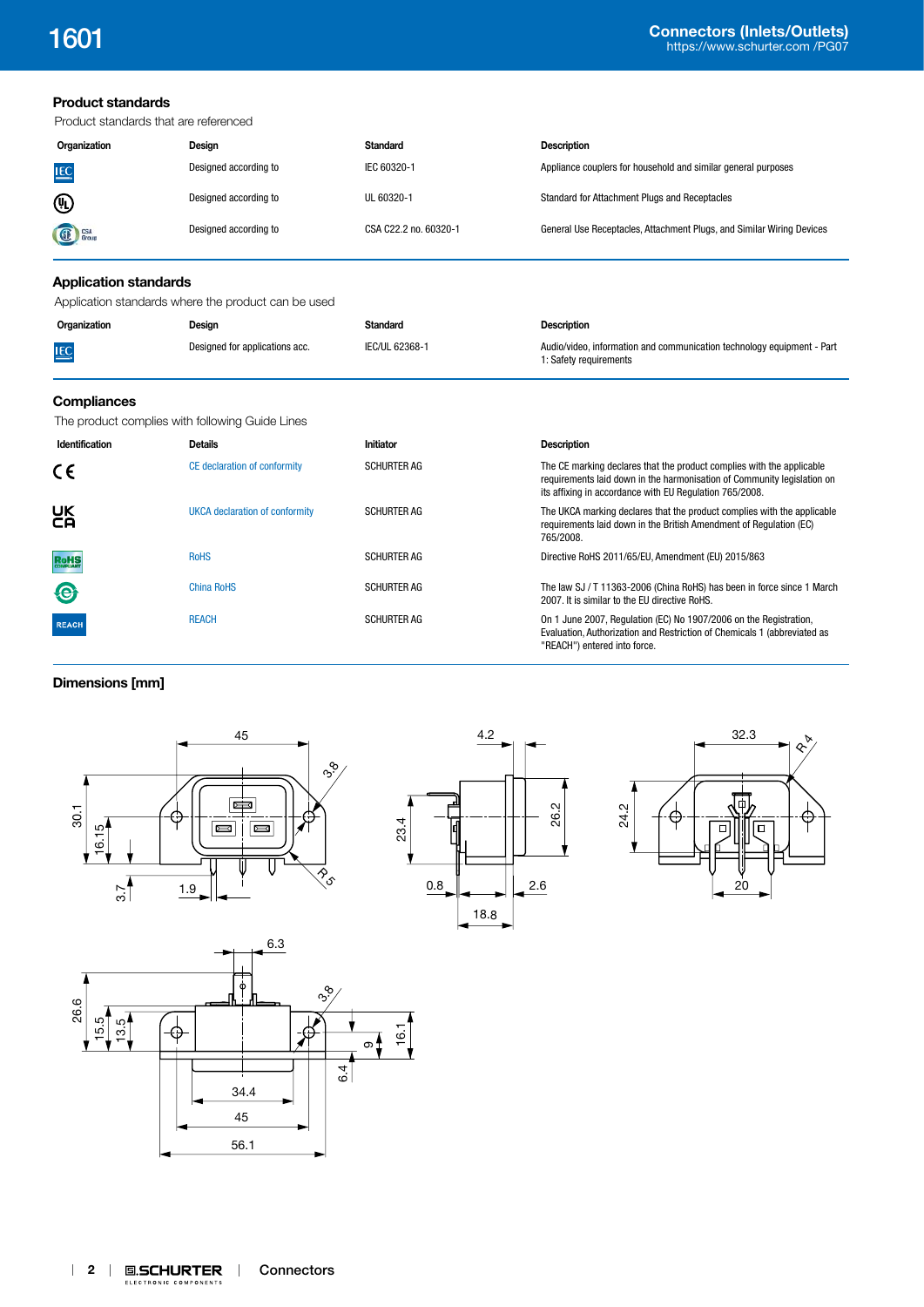



Panel cut-out and Drilling diagram

# **Config. Code**

# <sup>1601</sup>**|**-**|**H**|**-**|**A**|**B**|**C**|**0-**|**D**|**-**|**E**|**I**|**

The characters are placeholders for the correspondingly keys of selections from the key tables.

| 1601 - $H - A B C 0 - D - E I = Type$                                |                      | <b>Terminal Ground</b>                                             | Configuration<br>key |
|----------------------------------------------------------------------|----------------------|--------------------------------------------------------------------|----------------------|
| <b>Type</b>                                                          | Configuration        | PCB-terminal long (additional quick-connect terminal 6.3 x 0.8 mm) | 6                    |
|                                                                      | key                  | Symbols similar as in table A                                      |                      |
| protection class I                                                   | X                    | 1601 - H - A B C 0- $D - E I = Color$                              |                      |
| 1601 - H - $\mathbf{A} \mathbf{B} \mathbf{C}$ 0- D - E   = Terminals |                      | Color                                                              | Configuration<br>key |
| <b>Terminal L</b>                                                    | Configuration<br>key | <b>Black</b>                                                       | A                    |
|                                                                      |                      |                                                                    |                      |
| $\Box$<br>PCB-terminal standard                                      | 4                    | 1601 - H - A B C 0- D - $E$   = Style                              |                      |
| 1601 - H - A <b>B</b> C 0- D - E I = Terminals                       |                      | Style                                                              | Configuration<br>key |
| <b>Terminal N</b>                                                    | Configuration        | flange with through holes                                          | $\overline{2}$       |
|                                                                      | key                  | 1601 - H - A B C 0- D - E   = Additional Terminals                 |                      |
| PCB-terminal standard                                                | 4                    |                                                                    |                      |
| Symbols similar as in table A                                        |                      | <b>Additional Terminals</b>                                        | Configuration<br>key |
| 1601 - H - A B $\bf{C}$ 0- D - E I = Terminals                       |                      | without additional terminal on L and N                             | $\mathbf{0}$         |
|                                                                      |                      | additional quick connect terminal 6.3 x 0.8 mm on L and N          | 9                    |
|                                                                      |                      |                                                                    |                      |

## **All Variants**

L,

| Terminals L / N       | <b>Terminal Ground</b>                                                 | Color        | <b>Additional Terminals</b>                                            | Config. Code     | <b>Order Number</b> |  |
|-----------------------|------------------------------------------------------------------------|--------------|------------------------------------------------------------------------|------------------|---------------------|--|
| PCB-terminal standard | PCB-terminal long (additional quick-<br>connect terminal 6.3 x 0.8 mm) | Black        | additional quick connect<br>terminal $6.3 \times 0.8$ mm on<br>L and N | 1601-X-4460-A-29 | 6163.0018           |  |
| PCB-terminal standard | PCB-terminal long (additional quick-<br>connect terminal 6.3 x 0.8 mm) | <b>Black</b> | without additional terminal on<br>L and N                              | 1601-X-4460-A-20 | 6163,0019           |  |

The listed variants should be available from stock. Other versions on request [www.schurter.com/contact](http://www.schurter.com/en/contact)

**Most Popular.** 

Availability for all products can be searched real-time:<https://www.schurter.com/en/Stock-Check/Stock-Check-SCHURTER>